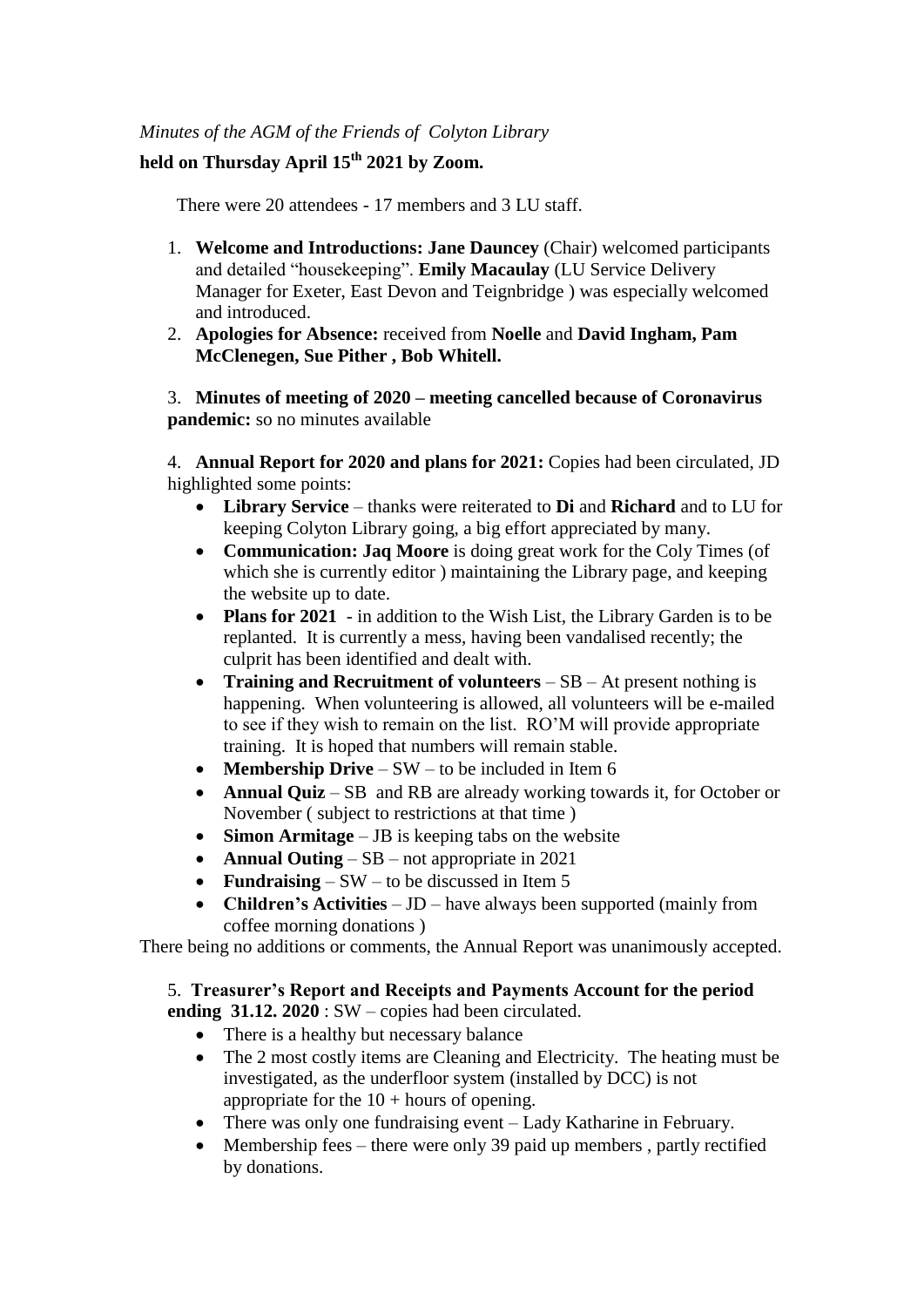- Solar panel payment was delayed (because of Covid-related problems)
- No water bill was recieved.
- Easy Fundraising continues to trickle in small amounts.

**Oliver Simon** queried the instructions given for paying subs, which were clarified – can be delivered to the Library, (addressed to **Sue Wilson** or FoCL,) or given to JD or any committee member.

There being no further questions, the Account was unanimously accepted.

6. **Membership Secretary's Report.** SW – Membership in 2020 was 39, compared to 82 in 2019. So far there are slightly more for 2021 and there have been generous donations. There is a need to recover – appeals have been placed in the Coly Times and the local newsletter, but there is little more that can be done until the Library is more open. JD explained that subs are normally collected at the AGM, so 2020's cancellation (and 2021's virtual format) had a direct effect. JS pointed out that the AGM and the Quiz are the main social events, at which subs are frequently collected.

# 7. **Emily Macaulay from Libraries Unlimited:**

- **Emily Macaulay** introduced herself and echoed the favourable comments re frontline staff Richard, Di and the team. She thanked the Friends for their support of the library and of LU, and emphasised how valued their contribution is.
- It is LU's  $5<sup>th</sup>$  birthday, so still a new charity but with over 100 years of legacy and experience of library service.
- In the past year, income from room hire and fines/fees has ceased, in part offset by one-off pandemic recovery grants. As income streams will not be fully recovered for some time, continued effort and attention to finances will be needed for the next year or so.
- LU AGM will be on October  $12<sup>th</sup>$  2021, 4-5pm, via Zoom. In summer 2021 there will be a Community Trustee recruitment and election, as Andrew Prince's tenure ends.
- During the first lockdown, the Board of Trustees, Executive Team and Leadership Team agreed a Recovery Strategy, comprising 5 work streams, enabling the best possible impact on communities in Devon and Torbay:

1. LU will provide support to people who have been affected by Covid-19 and/or by lockdown, to support positive mental health. This included Click and Collect book services, limited access to computers, and phone calls by staff to vulnerable customers.

2. LU will support disadvantaged children and families to reduce educational inequalities resulting from the pandemic. This included numerous virtual school visits, weekly online Bounce and Rhyme and Storytime sessions, and gifts of books to children at Christmas.

3. LU will support the unemployed and those starting small businesses to help the economy recover, through the Business and Intellectual Property Centre (BIPC) based in Exeter and Barnstaple, and expanding to Seaton, Okehampton and Paignton, funded by a 3 year partnership with the British Library. Work clubs support job seekers with CVs and interview skills.